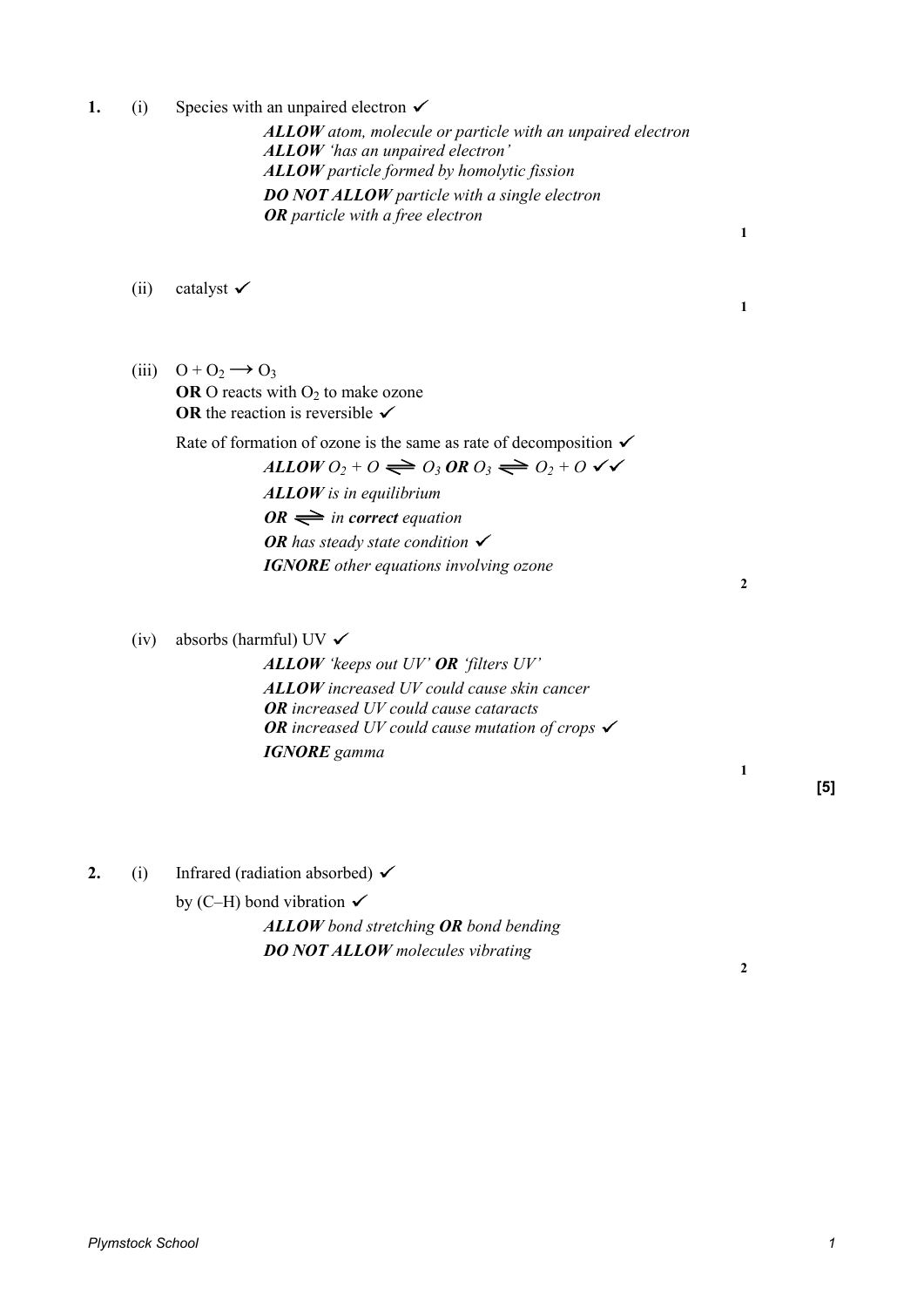(ii) Greater concentration of carbon dioxide **OR** more carbon dioxide is being made  $\checkmark$ 

> *ALLOW carbon dioxide is the main contributor to global warming DO NOT ALLOW any response that states that CO<sup>2</sup> causes ozone depletion ALLOW C=O bonds absorb IR more readily than C–H bonds ALLOW carbon dioxide has a greater greenhouse effect*

> > **[3]**

**1** 

# **3. Any five from the following:**

Developing carbon capture **AND** storage

*carbon, capture AND storage required ALLOW CCS*

One example of CCS  $\checkmark$ 

*Examples of CCS* 

Second example of CCS  $\checkmark$ 

*deep in the oceans OR on the sea-bed DO NOT ALLOW dissolve CO<sup>2</sup> in the sea OR stored in ocean* 

*storage in geological formations OR piped into disused or partially filled oil wells or porous rocks OR under the sea-bed* 

 Provide evidence to governments **OR** international conferences (e.g. Kyoto) **OR** reports to United Nations etc  $\checkmark$ 

 Educating society **OR** writing in journals **OR** producing documentaries **OR** writing books **OR** making posters

Monitoring atmospheric changes  $\checkmark$ 

*by reaction with metal oxides OR reaction to form (solid) carbonates OR stored as a carbonate OR equation to show formation of metal carbonate IGNORE mineral storage*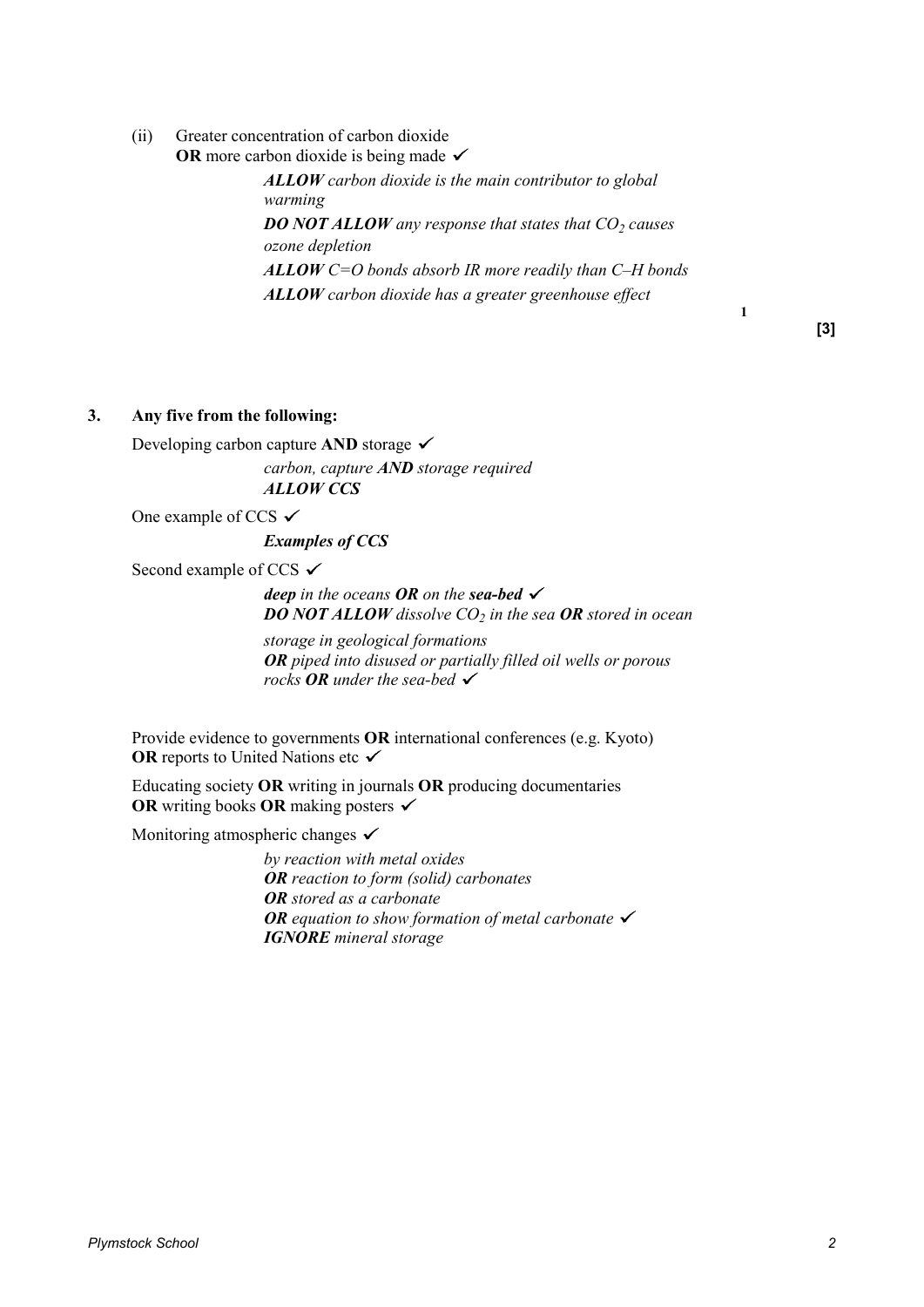Develop alternative energy sources  $\checkmark$ One example of an alternative energy source e.g. develop fuel cells **OR** developing solar power **OR** fuels that do not produce  $CO_2 \checkmark$ 

### *ALLOW idea of biofuels only if linked to carbon-neutrality*

 (Develop) more efficient engines for transport **OR** lean burn engines **OR** hybrid engines **OR** electric cars

> *IGNORE reforestation IGNORE reference to CFCs*

 Find uses for carbon dioxide **OR** named use: e.g. dry cleaning **OR** making decaffeinated coffee **OR** blowing agent **OR** fizzy drinks, etc *DO NOT ALLOW use less carbon dioxide* 

### **4. Any two from the following:**

There are times when  $CO<sub>2</sub>$  has a **high** concentration and the temperature is also **high OR** 

There are times when  $CO<sub>2</sub>$  has a **low** concentration and the temperature is **low** 

*ALLOW a (positive) correlation between temperature and carbon dioxide concentration but DO NOT ALLOW just 'a correlation' IGNORE 'graphs are the same shape' IGNORE 'graphs are similar'* 

It is impossible to measure with certainty the average temperature years ago  $\checkmark$ 

There are other gases that may cause a greenhouse effect

#### **OR**

There are other factors that may cause a greenhouse effect  $\checkmark$ 

There are very few anomalous results  $\checkmark$ 

**[2]** 

**1**

**5.** (i)  $2CO + 2NO \rightarrow 2CO_2 + N_2$ *ALLOW any correct multiples including fractions IGNORE state symbols*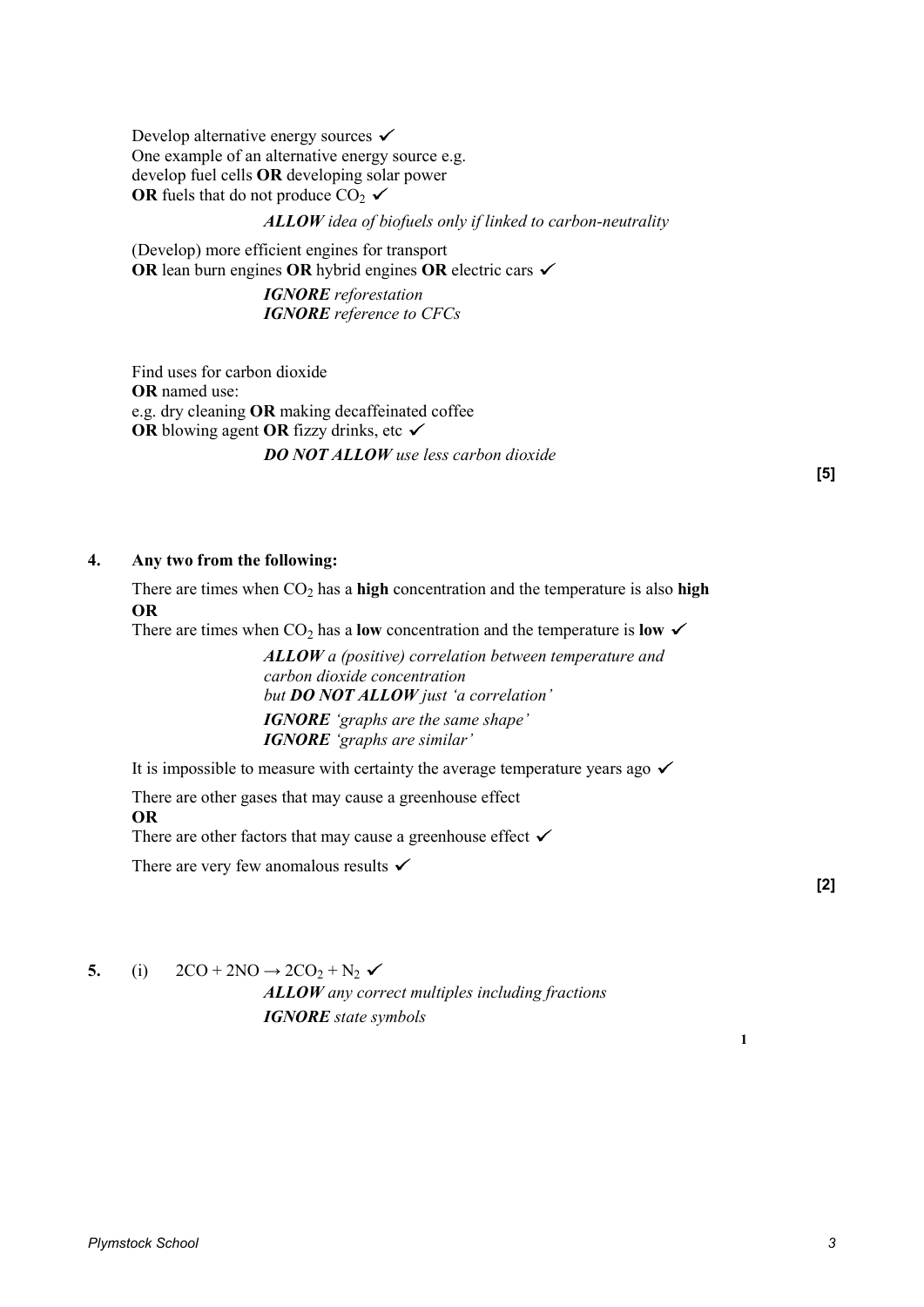(ii) CO and NO are adsorbed (onto surface) **OR** reactants are adsorbed (onto surface)  $\checkmark$ 

weakening of bonds **OR** lowers activation energy

 $CO<sub>2</sub>$  and N<sub>2</sub> desorbs (from the surface) **OR** products desorbs (from the surface)  $\checkmark$ 

> *ALLOW CO and NO stick onto surface OR CO and NO form weak attractions to the surface OR gases are adsorbed onto surface NOT absorb but allow ecf for deabsorb later on IGNORE alternative pathway Requires less energy is not sufficient ALLOW products leave the surface OR products diffuse away*

*from surface OR weak attraction to surface is broken ALLOW deadsorb*

**3**

## **[4]**

#### **6. Any TWO from:**

atmospheric concentration  $\checkmark$ 

ability to absorb infrared radiation  $\checkmark$ 

residence time

*ALLOW the amount of the gas OR abundance of gas ALLOW how much IR it absorbs OR ability to absorb heat IGNORE global warming potential / heat reflected / how much is produced ALLOW how long it stays in the atmosphere*

#### **Any TWO from**:

deep in the oceans **OR** on the sea-bed

storage in geological formations **OR** under the sea-bed

by reaction (with metal oxides) to form carbonates  $\checkmark$ 

*ALLOW piped into disused or partially filled oil wells ALLOW stored as a carbonate OR equation to show formation of suitable carbonate from an oxide IGNORE mineral storage IGNORE reforestation*

**2**

**[4]**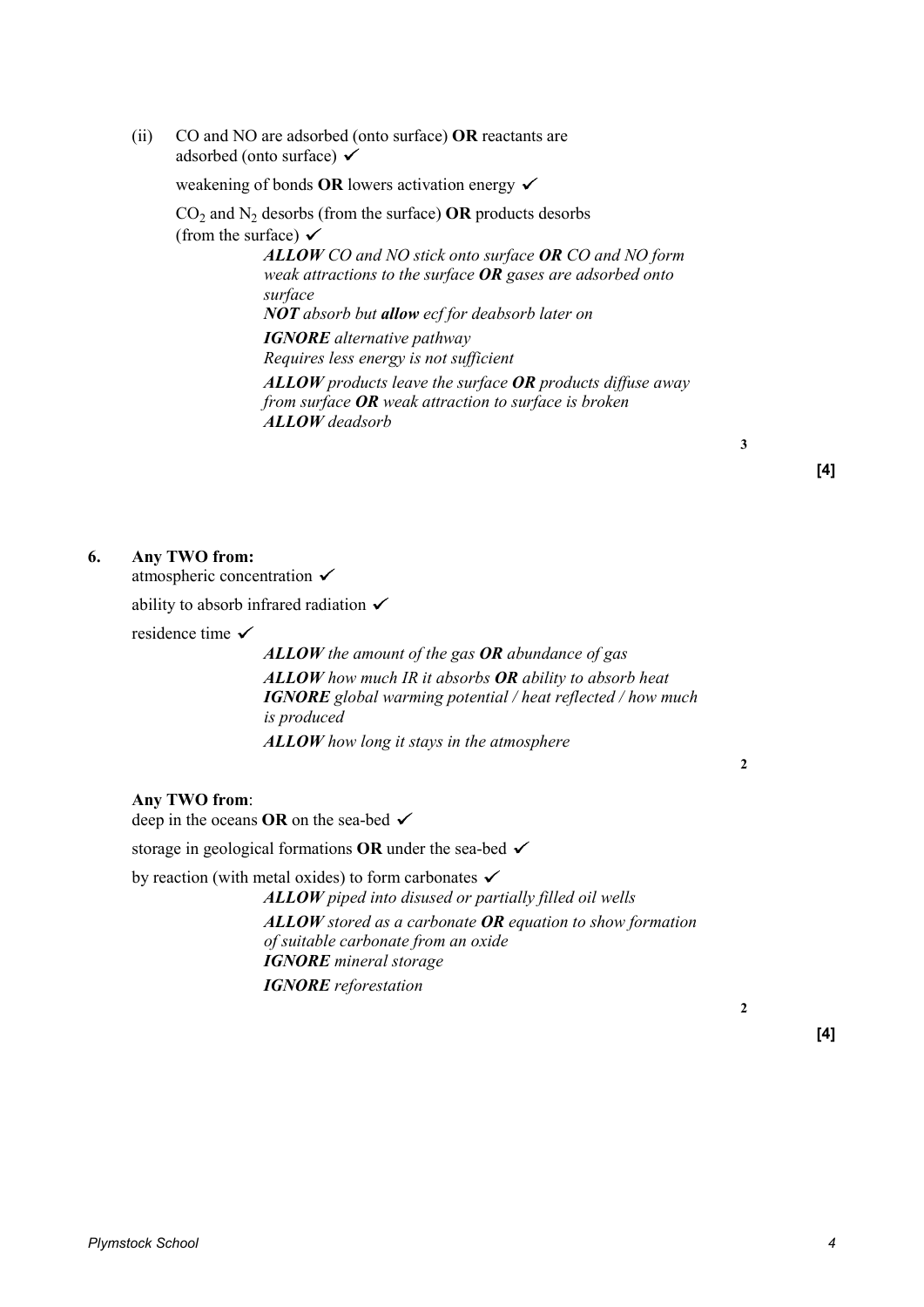**7.** (i)  $Cl + O_3 \rightarrow ClO + O_2$  $ClO + O \rightarrow Cl + O_2 \checkmark$ overall:  $O_3 + O \rightarrow 2O_2$ 

## **OR**

 $Cl + CH_4 \rightarrow CH_3 + HCl$  $CH_3 + Cl_2 \rightarrow CH_3Cl + Cl$ overall:  $CH_4 + Cl_2 \rightarrow CH_3Cl + HCl$ *Marks must come from one or other of the radical process and not from both of them. If two processes are described then an incorrect step in one process will contradict a correct step in the other process. ALLOW overall equation mark even if the steps are wrong the radicals do NOT need a single dot IGNORE any state symbols ALLOW*  $Cl + O_3 \rightarrow ClO + O_2$  $ClO + O_3 \rightarrow Cl + 2O_2$ *overall: 2O<sup>3</sup> → 3O<sup>2</sup> ALLOW any saturated hydrocarbon including cyclic*

> *ALLOW ecf for second step and overall reaction if wrong hydrocarbon used e.g. C2H<sup>4</sup> is used in first step*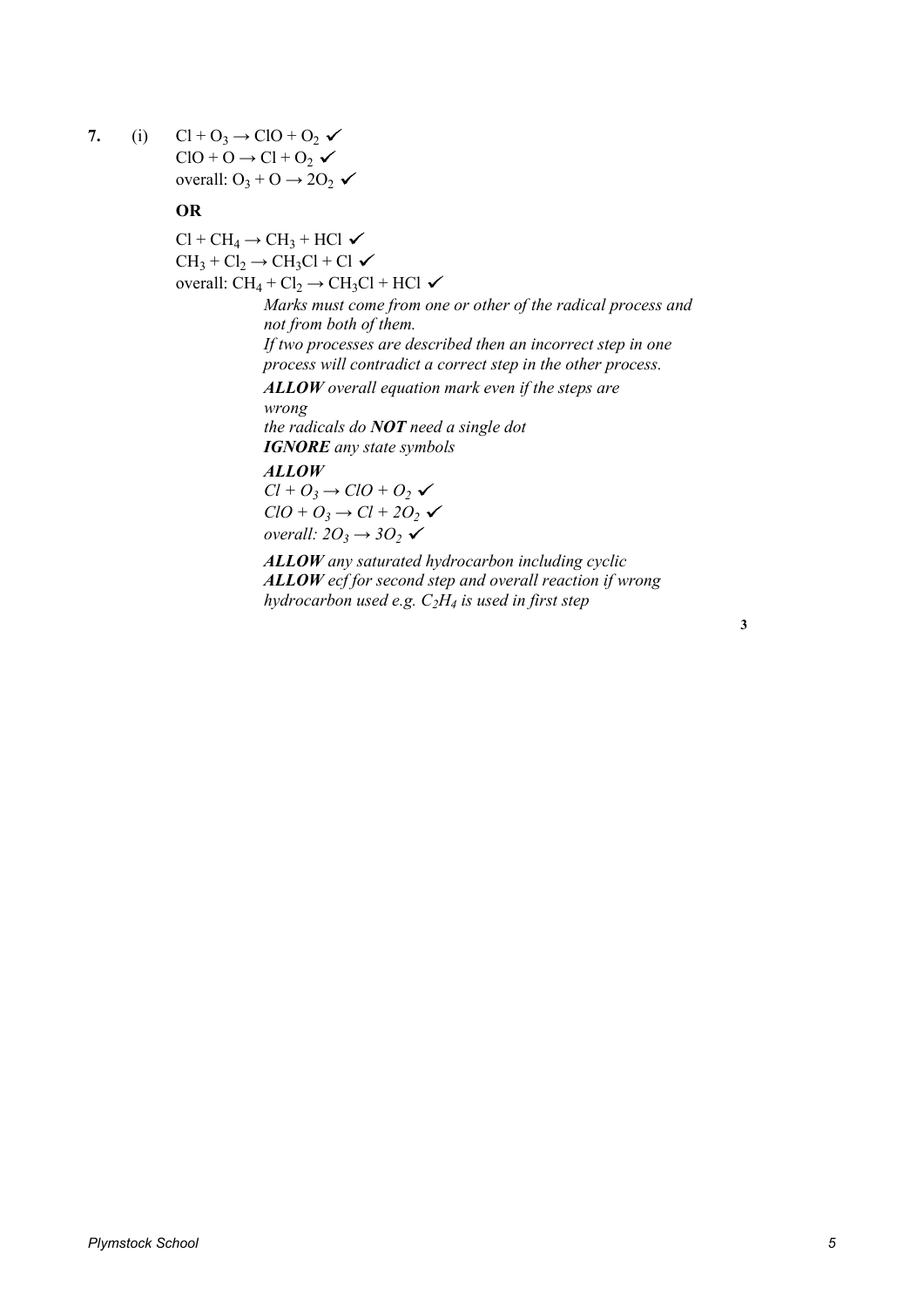(ii) ∆H shown **and** products below reactants E<sup>a</sup> shown

 $E_c$  shown  $\leq E_a$ 



*NOT double headed arrows but apply ecf for more than one double headed arrow*

*ALLOW one mark if two correctly labelled curves are drawn but the arrows are not shown or are incorrectly drawn The arrows must be positioned as closely as possible to the maximum height of the curves but allow some degree of bod*

**3**

## **[6]**

### **8. Any TWO from:**

CFCs take many years to reach the ozone layer **OR** long residence time  $\checkmark$ 

CFCs are still being used  $\checkmark$ 

there are other ozone depleting substances  $\checkmark$ 

*IGNORE because chlorine radicals stay in the stratosphere ALLOW other named ozone depleting substances e.g. NO and HFCs*

**[2]**

**9.**  $O_2$ C*l*O **(1)** (both needed)

$$
\mathrm{O}_3\text{+O}\rightarrow2\mathrm{O}_2\left(1\right)
$$

**[2]**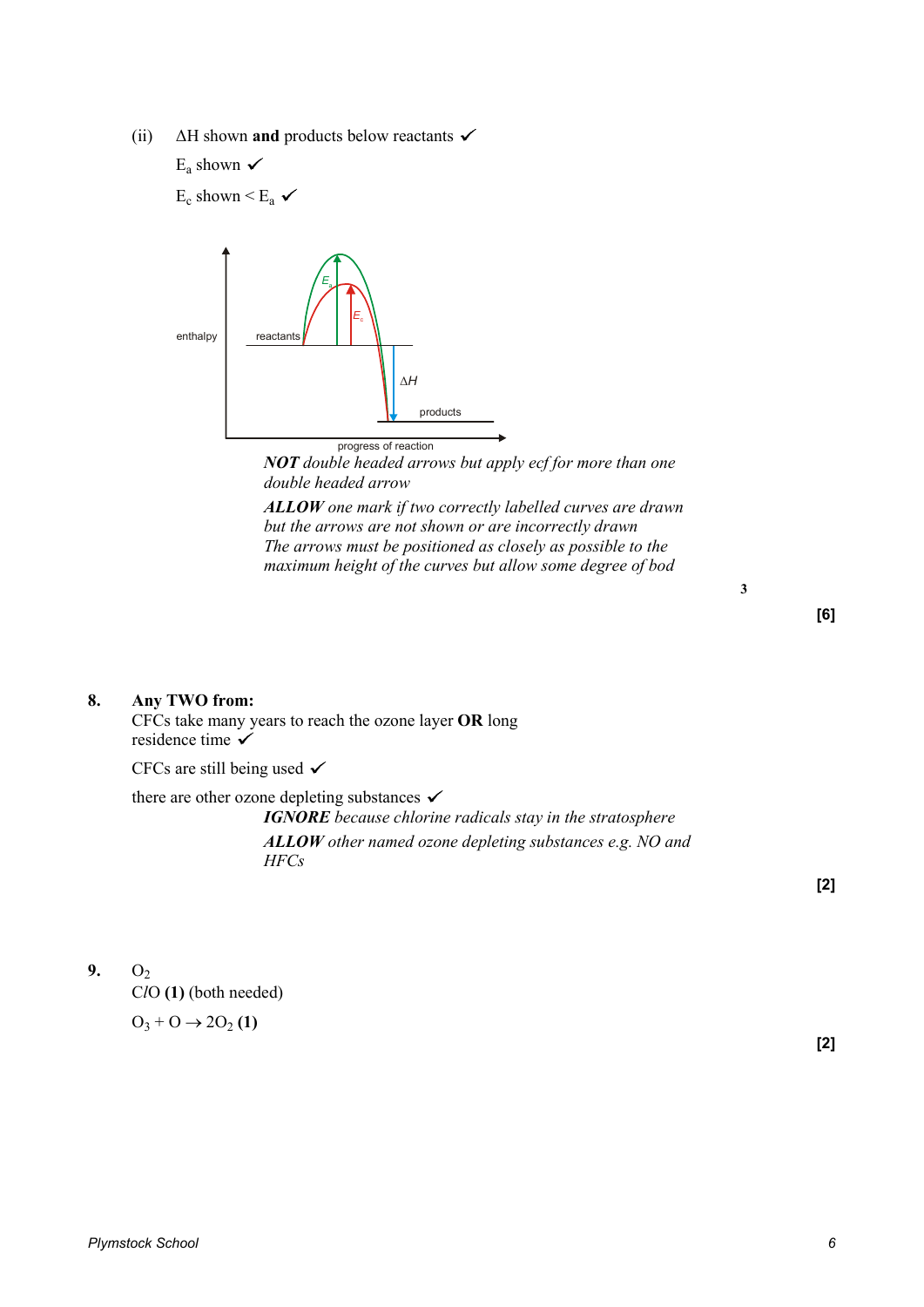| 10. | (i)                                                                                |       | $C_7H_{16}$ + 11 <sup>1</sup> / <sub>2</sub> O <sub>2</sub> (1) $\rightarrow$ 7CO <sub>2</sub> + 8H <sub>2</sub> O<br>products(1)<br>balance (1) | $\overline{2}$ |       |
|-----|------------------------------------------------------------------------------------|-------|--------------------------------------------------------------------------------------------------------------------------------------------------|----------------|-------|
|     | (ii)                                                                               |       | absorb IR $(1)$<br>$C=O$ bonds vibrate. $(1)$                                                                                                    | $\overline{2}$ | [4]   |
| 11. | The C-Halogen bond most likely to be broken is C-Br because it is the weakest bond |       |                                                                                                                                                  |                | $[1]$ |
| 12. |                                                                                    |       | CO from incomplete combustion/ insufficient oxygen $\checkmark$<br>NO from nitrogen and oxygen in the air $\checkmark$                           |                | $[2]$ |
| 13. | (i)                                                                                |       | $ClO + O \rightarrow Cl + O_2$                                                                                                                   | $\mathbf{1}$   |       |
|     | (ii)                                                                               |       | $0_3 + 0 \rightarrow 20_2 \checkmark$                                                                                                            | $\mathbf{1}$   |       |
|     | (iii)                                                                              |       | effect of uv radiation/homolytic fission/<br>effect of sunlight $\checkmark$<br>on CFCs/ on chlorocarbons $\checkmark$                           | $\overline{2}$ |       |
|     | (iv)                                                                               |       | increase (skin cancer) $\checkmark$                                                                                                              | $\mathbf{1}$   | $[5]$ |
| 14. | (a)                                                                                | (i)   | $C_8H_{18} + 121/2O_2 \rightarrow 8CO_2 + 9H_2O$<br>reagents and products (1)                                                                    |                |       |
|     |                                                                                    |       | balancing (1)                                                                                                                                    | $\overline{2}$ |       |
|     |                                                                                    | (ii)  | from nitrogen in air and oxygen (1)                                                                                                              | $\mathbf{1}$   |       |
|     | (b)                                                                                | (i)   | any two from Pt/Rh/Pd                                                                                                                            | $\mathbf{1}$   |       |
|     |                                                                                    | (ii)  | adsorbed (1)                                                                                                                                     |                |       |
|     |                                                                                    |       | bonds within molecule weakened (1)                                                                                                               |                |       |
|     |                                                                                    |       | desorbed/description (1)                                                                                                                         | $\mathfrak{Z}$ |       |
|     |                                                                                    | (iii) | $CO + NO \rightarrow 1/2N_2 + CO_2$                                                                                                              |                |       |
|     |                                                                                    |       | reagents and products (1)                                                                                                                        |                |       |
|     |                                                                                    |       | balancing $(1)$                                                                                                                                  | $\overline{2}$ |       |